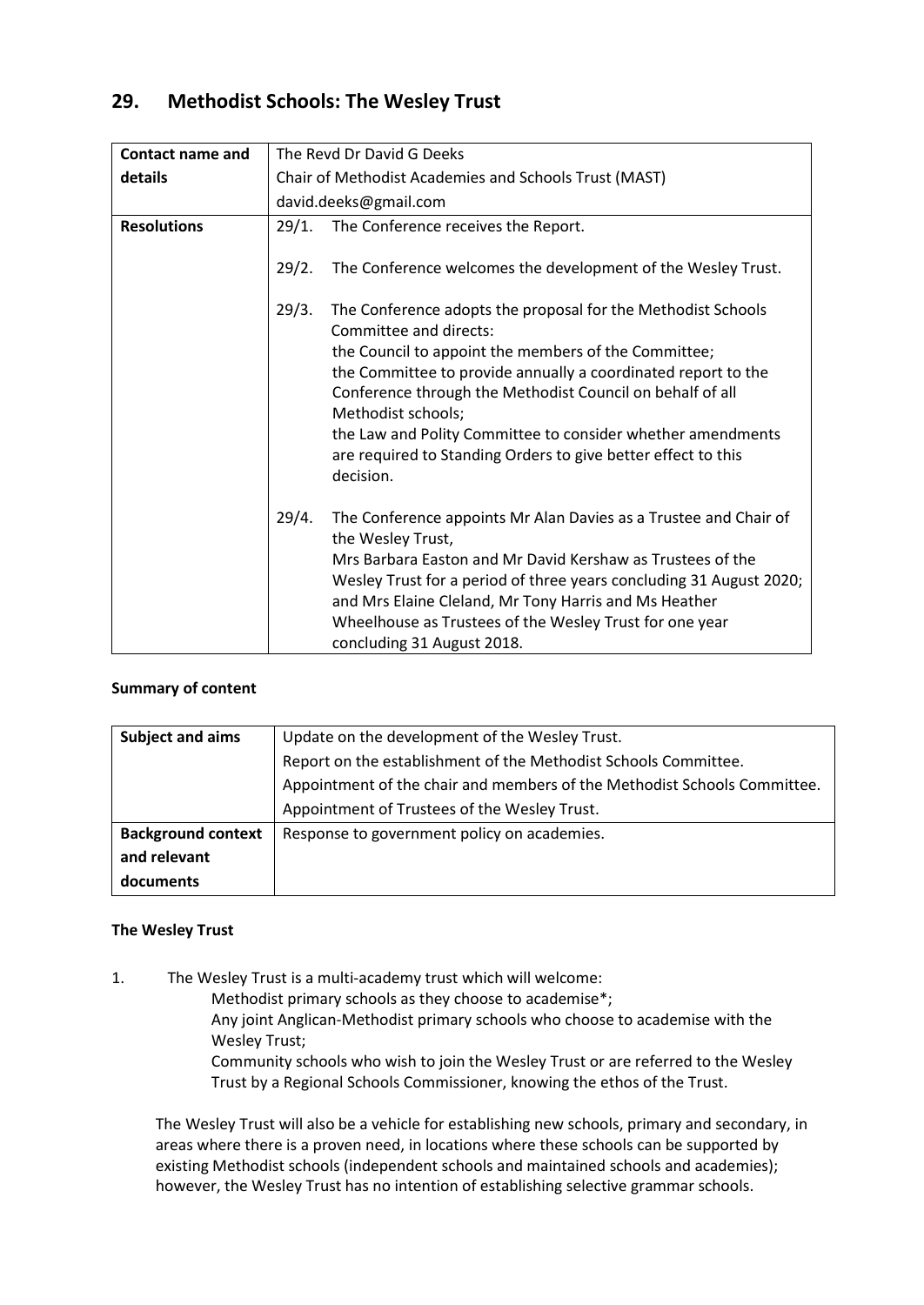# \*NOTE

In line with the agreements the Department for Education (DfE) has made with the Church of England and the Roman Catholic Church, the Department will support Methodist-only schools being held together under the Wesley Trust as they academise. This ensures that the identity and ethos of the schools are sustained and enhanced and Methodist property is appropriately used and managed.

In the case of joint schools who choose to academise with the local diocesan multi-academy trust, consent is given by Methodist Academies and Schools Trust (MAST) on condition that the school and the diocese sign a Memorandum of Understanding which outlines the continuing appropriate involvement in and concern for the Methodist dimensions of a joint school.

2. The Wesley Trust will envelop all it does and all the academies it oversees with the same Methodist ethos that already applies in all Methodist maintained and independent schools. The executive summary of the agreed Ethos Statement is this:

*Methodist Schools are integral to the mission of the Methodist Church. Inspired by the Christian faith and infused with Christian values, Methodist Schools put the worship of God at the centre of their life and are committed to the service and well-being of everyone involved children and young people and their families, staff and governors.*

*Methodist Schools are inclusive and welcoming communities where individuals are valued, good order is respected, relationships cherished, and where excellence in its widest sense (academic, extra-curricular, lifestyle) is pursued. Methodist Schools encourage a sense of belonging, seek to improve lives and boldly expect the impossible. In Methodist Schools educational experiences and activities bring mind and heart, intellect and passion together. Methodist Schools work in mutually beneficial partnerships with each other and the wider Methodist Church.*

- 3. Inspired by our Christian ethos, the Wesley Trust's **vision** demonstrates our commitment to work with people of all faiths and none; the Wesley Trust **aims** to:
	- *offer a high-quality, all-round education for all children and young people*
	- *ensure every child and young person can achieve excellence*
	- *provide high-quality continuous professional development for all staff*
	- *respect and develop leadership at all levels in each school*
	- *support the development of local communities through education*
	- work in partnership with all Methodist schools and with other trusts and their schools
	- *grow the Trust, so that its values and aspirations reach as many children as possible*
- 4. The Wesley Trust is being launched within an organisational arrangement that brings together the Wesley Trust, Methodist Independent Schools Trust (MIST) and Methodist Academies and Schools Trust (MAST), in a coordinated way through the purview of one committee. It is proposed that this committee is appointed by the Council and called the Methodist Schools Committee (MSC).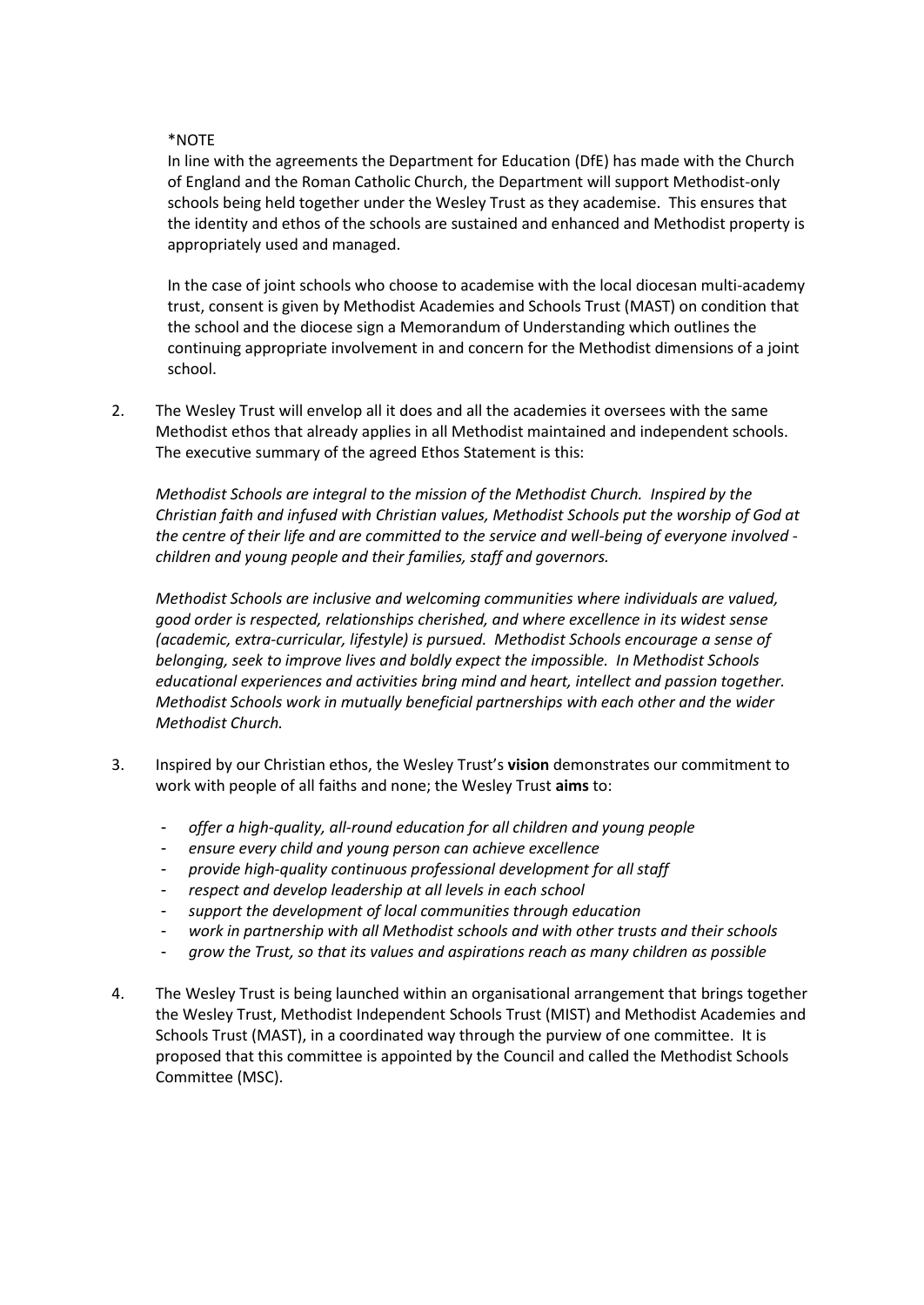

This structure covers:

- MIST operates 13 independent schools within the group.
- MAST provides oversight of the Methodist ethos and standards in publicly funded Methodist and joint Methodist/Anglican schools, as required by SO 342. Ensures compliance in respect of matters like foundation governors and oversees Statutory Inspection of Anglican and Methodist Schools (SIAMS) for Methodist and some joint schools.
- MIST will provide additional financial support for the Wesley Trust to ensure adequate funding over and above any DfE funding.
- The Wesley Trust will operate any schools that convert to academies and any new schools established subject to DfE approvals.
- A single executive and administration team will ensure efficient resourcing, support and leadership across the three trusts to best effect so that the benefits of collaboration are targeted and mutual.
- The Methodist Schools Committee (MSC) will:
	- *-* encourage the development in all the trusts and schools of the Methodist ethos (and will have reporting to it a standing Ethos Development Group representing the trusts);
	- *-* oversee and encourage collaboration across the three trusts;
	- *-* receive reports from the trusts and provide a unified report to the Methodist Council and the Methodist Conference on school performance and progress against the charitable objects and aims of the trusts.

It is proposed that the Committee membership shall be:

- An independent chair
- The chair and a trustee of MIST
- The chair and a trustee of MAST
- The chair and a trustee of the Wesley Trust

Seven members in total

Consideration shall be given to whether this committee needs to be formalised in Standing Orders but this work will be undertaken in the next connexional year with proposals being brought to the Council.

5. Assessing the significance of these institutional arrangements: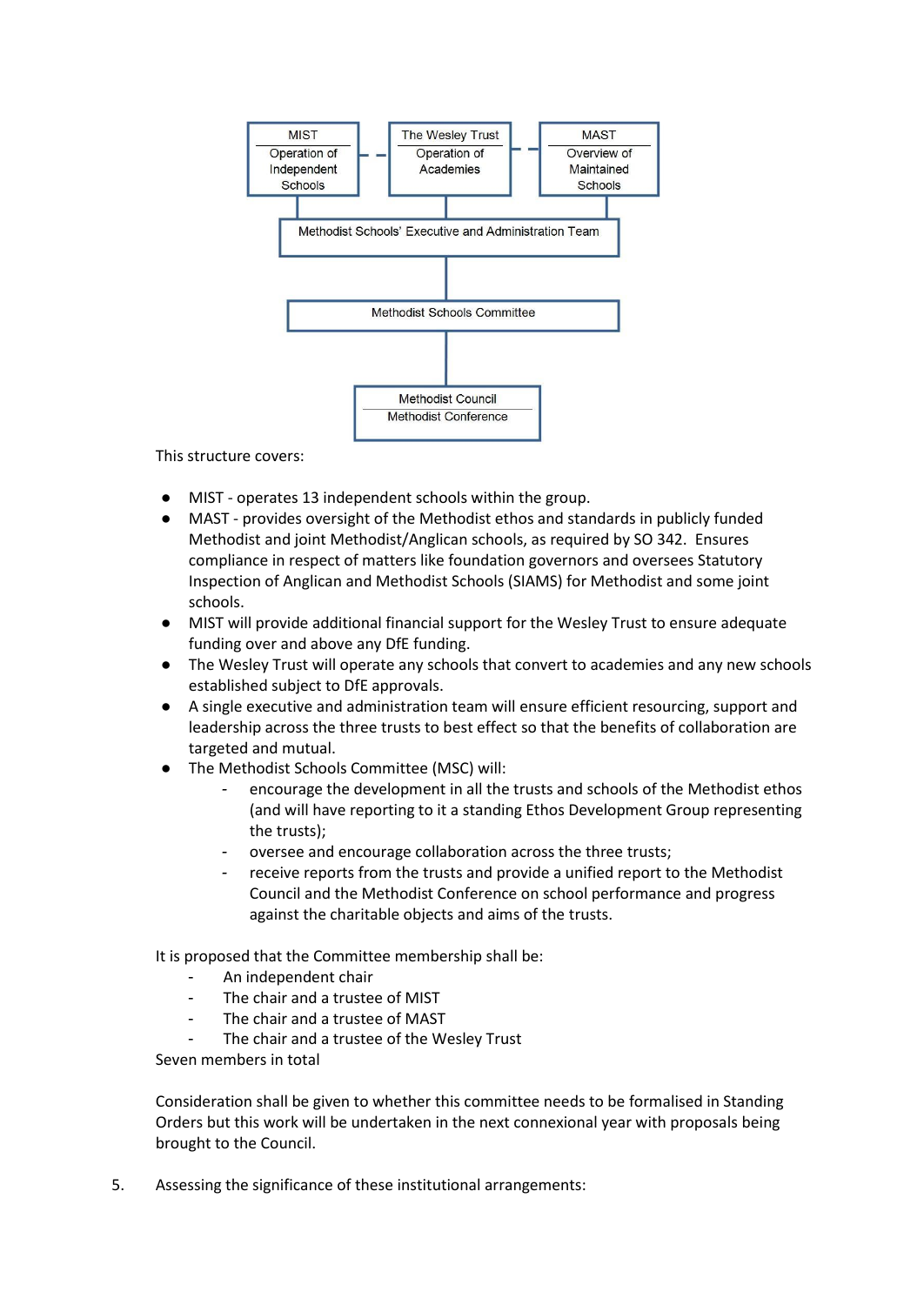- 5.1 In 2012 one recommendation of the Education Commission, approved by the Conference, was that MIST and MAST should combine by 2017. Public policy has developed so that the need for a multi-academy trust is now evident, and the groups of expertise and knowledge appropriate to the three trusts demand that there be appropriate separation of purposes and clarity about lines of accountability (to public authorities, for example) for each of the trusts. However, the structure sketched above is our joint response to the Conference resolution. It will creatively fulfil the Conference's ambitions in the new situation, namely the sharing of resources of money, experience and expertise across the network of trusts and schools, to mutual advantage; and the provision of a sure mechanism for a coordinated accountability for all the schools together to the Council and the Conference.
- 5.2 The Conference needs to know that these arrangements have been energetically developed not simply to comply with the Conference resolution but principally because ever closer working together to mutual advantage, celebrating our differences as well as learning from one another, springs naturally out of engagement with the Methodist ethos that permeates all our schools.
- 5.3 Such collaboration will make a major contribution to social cohesion. Even more importantly, these arrangements hold the potential significantly to enhance and broaden the learning experience of children and to inspire all Methodist schools to ever greater levels of all-round improvement. So, by way of examples:
	- i) The arrangement offers opportunities for staff in the maintained sector schools and academies to work with colleagues from the independent schools to contribute to school improvement, professional development and the embedding of best practice in, say, an academy (previously a community school in difficulty) that needs to be turned around.
	- ii) Staff from schools in both sectors, working within a group sponsored by the Wesley Trust, can contribute their expertise to plan a new school paid for out of public funds; and in the process learn from each other so that professional development feeds back into their own schools.
	- iii) Children from maintained and independent schools can use shared resources that will enrich their engagement with the Methodist ethos (eg on global education and citizenship, RE and worship) and can plan some activities together, as already happens between Methodist maintained and independent schools in East Kent.
- 5.4 In diverse ways, therefore, MIST corporately and its schools will add significantly to the public benefit that each of the MIST schools currently makes (and for which each school is accountable each year to MIST itself). This happens to chime with the pressure from the government on the independent sector of education. Our proposals have been brought to the personal attention of the National Schools Commissioner, who in two meetings with representatives of MIST, MAST and the Wesley Trust has strongly encouraged our working together and endorsed the Wesley Trust's business plan (which the trusts have worked on together). A formal procedure is now underway to authorise the Wesley Trust to act as a multi-academy trust. The Trust is negotiating for the first Methodist schools to become part of the Trust.
- 6. It is proposed that the Wesley Trust company has a trustee/director body of up to twelve: not less than 50% shall be Methodist members and all shall be appointed by the Conference upon the nomination of the MSC. The DfE recommends that there are five members of the trust company. It is proposed that these are the President, Vice-President and Secretary of the Conference, the Chair of the MSC and the Chair of the Wesley Trust. In the start-up phase of the Wesley Trust, the Chief Executive Officer and the Director of School Improvement will be part-time seconded staff from a MIST school and a MAST school.